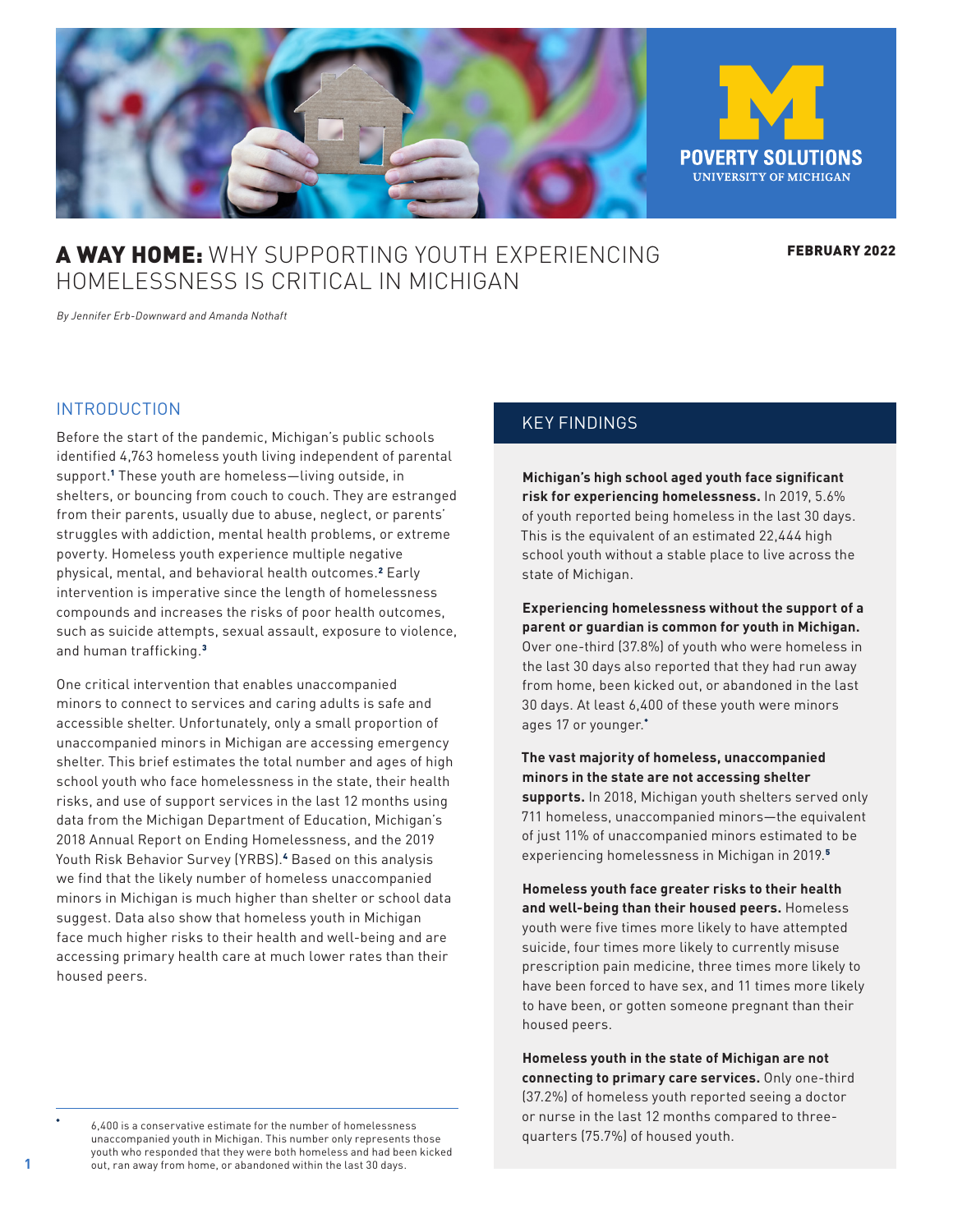# **MA IPOVERTY SOLUTIONS**

# UNDERSTANDING WHO EXPERIENCES **HOMELESSNESS**

In 2019 an estimated 22,444 high school youth across the state of Michigan were homeless living in a location other than their parent or guardian's home. This is the equivalent of 5.6% of all high school youth in the state, with Black, Native American,\*\* and Hispanic youth reporting higher rates (8%, 8%, and 7% respectively).

An estimated 19,920 additional Michigan youth were housed but at risk for homelessness. These youth reported currently living in the home of their parent or guardian but indicated that within the last 30 days they had run away, been kicked out, or abandoned, living away from home for at least one night. These youth, while housed, highlight the large number of youth at risk for homelessness who are potentially in need of additional support to prevent homelessness.

While homelessness and the risk of homelessness was seen across all groups, some youth faced much greater risk than others. This was particularly true for youth who identified as transgender. More than 1 in 4 (26%) transgender youth reported being homeless or at risk for homelessness compared to 1 in 10 of their peers who do not identify as lesbian, gay, bisexual, transgender, or queer (LGBTQ) (11%).

This percent should be interpreted with caution because of the small sample size. It is included here because it parallels national data suggesting that Native American Youth experience higher rates of homelessness and highlights the need for more information on Native American Youth's experience of homelessness in Michigan.

**2**

# FIGURE 1: HOUSING STABILITY AMONG MICHIGAN HIGH SCHOOL STUDENTS, 2019



Source: Centers for Disease Control and Prevention (CDC). Michigan Youth Risk Behavior Survey Data, 2019. Tabulated by Poverty Solutions at the University of Michigan.



Source: Centers for Disease Control and Prevention (CDC). Michigan Youth Risk Behavior Survey Data, 2019. Tabulated by Poverty Solutions at the University of Michigan.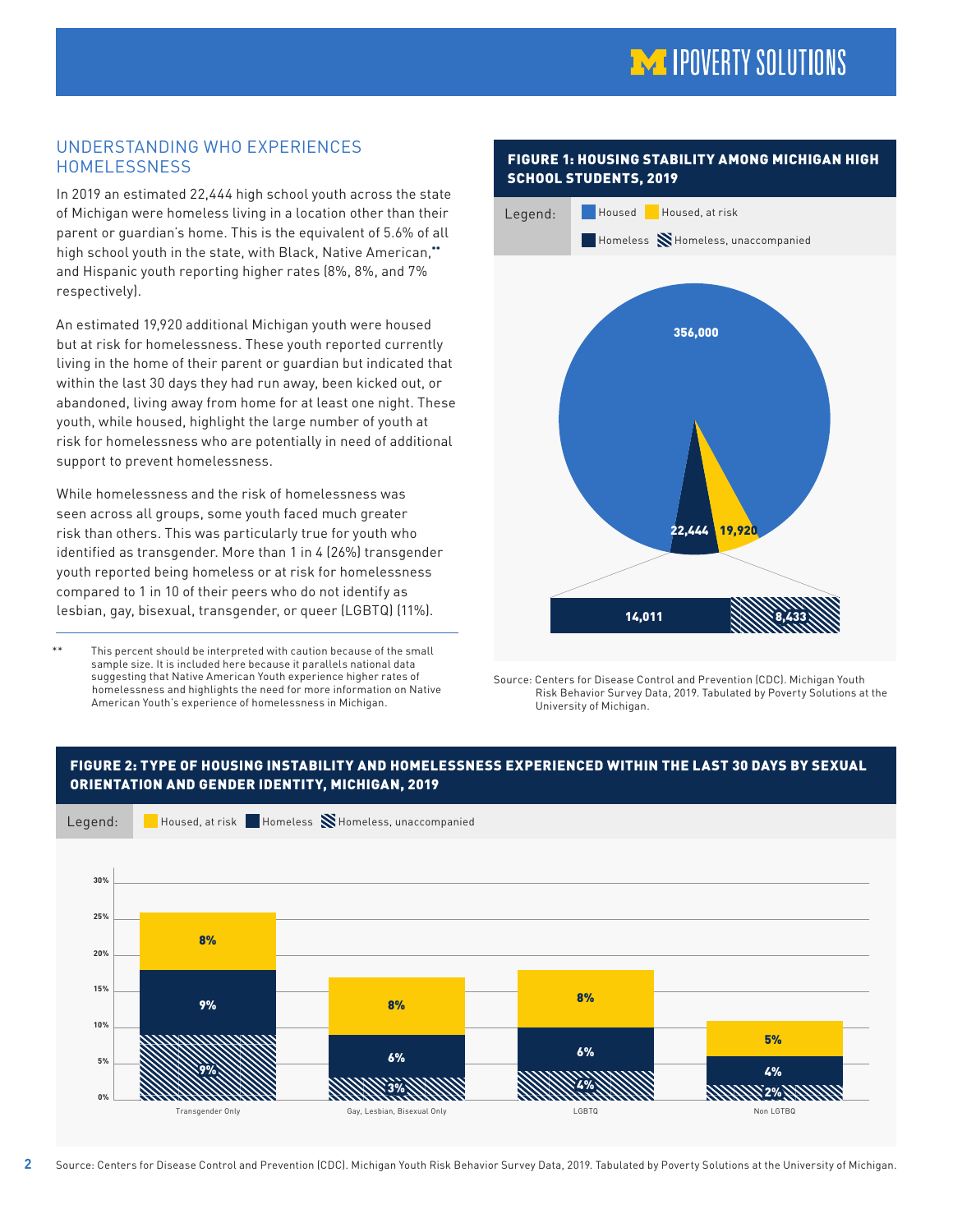# **MA IPOVERTY SOLUTIONS**

<span id="page-2-0"></span>Of particular note, 9% of transgender high school youth in Michigan reported experiencing homelessness unaccompanied by a parent or guardian—a rate more than four times that of youth who did not identify as LGBTQ (2%).

Overall, unaccompanied youth accounted for one-third (37.8%) of all high school youth who experienced homeless in Michigan. This is the equivalent of an estimated 8,433 Michigan high school youth facing homelessness unaccompanied by a parent or guardian. While this number is large, it likely underestimates the number of unaccompanied youth in Michigan because the 30-day timeframe of the question excludes homeless youth who may have left home at a time prior to the last 30 days. It is also important to note that these numbers only provide an estimate of youth who have been homeless overall in the last 30 days. We do not know how many youth in Michigan have experienced homelessness over the course of a year.

# MOST HOMELESS UNACCOMPANIED MINORS ARE NOT ACCESSING SHELTER

Among all high school youth who were homeless in Michigan in 2019, nearly 18,000 are estimated to be minors under the age of 18–including at least 6,400 facing homelessness unaccompanied. Of particular concern, the vast majority of these highly vulnerable homeless, unaccompanied minors are not accessing shelter supports. In 2018, Michigan's shelters for unaccompanied minors reported serving only 711 youth–the equivalent of just 11% of all youth estimated to be experiencing homelessness unaccompanied in Michigan in 2019.<sup>[6](#page-6-0)</sup>

Statewide YRBS survey data shows a similar story, with just 19% of high school youth who reported being homeless in the last 30 days indicating that the primary place they slept at night was in a shelter. The majority (55%) of homeless youth reported "couch surfing"—staying temporarily in the home of a family member, friend, or another person who was not their parent or guardian. Of particular concern, over one-quarter (27%) of youth experiencing homelessness in the last 30 days reported living in a situation that was disconnected from social support structures. These situations included living in a motel/hotel, a car, park, or campground, somewhere else (unspecified), or having no usual place to sleep. Forty percent of these youth identified as LGBTQ despite LGBTQ youth only making up 16% of all high school students. This highlights the much higher risk that LGBTQ youth face of not only being homeless but of becoming disconnected from supports and services.

# IMPACT ON HEALTH AND HEALTH CARE ACCESS

In addition to facing challenges to accessing shelter, youth experiencing homelessness in Michigan are not accessing basic health care services. Only 37% of homeless youth reported having seen a doctor or nurse in the last 12 months compared to



#### FIGURE 3: HOMELESSNESS AMONG HIGH SCHOOL STUDENTS BY AGE, MICHIGAN, 2019

Source: Centers for Disease Control and Prevention (CDC). Michigan Youth Risk Behavior Survey Data, 2019. Tabulated by Poverty Solutions at the University of Michigan.



### FIGURE 4: WHERE DO HOMELESS YOUTH SLEEP? MICHIGAN, 2019

Source: Centers for Disease Control and Prevention (CDC). Michigan Youth Risk Behavior Survey Data, 2019. Tabulated by Poverty Solutions at the University of Michigan.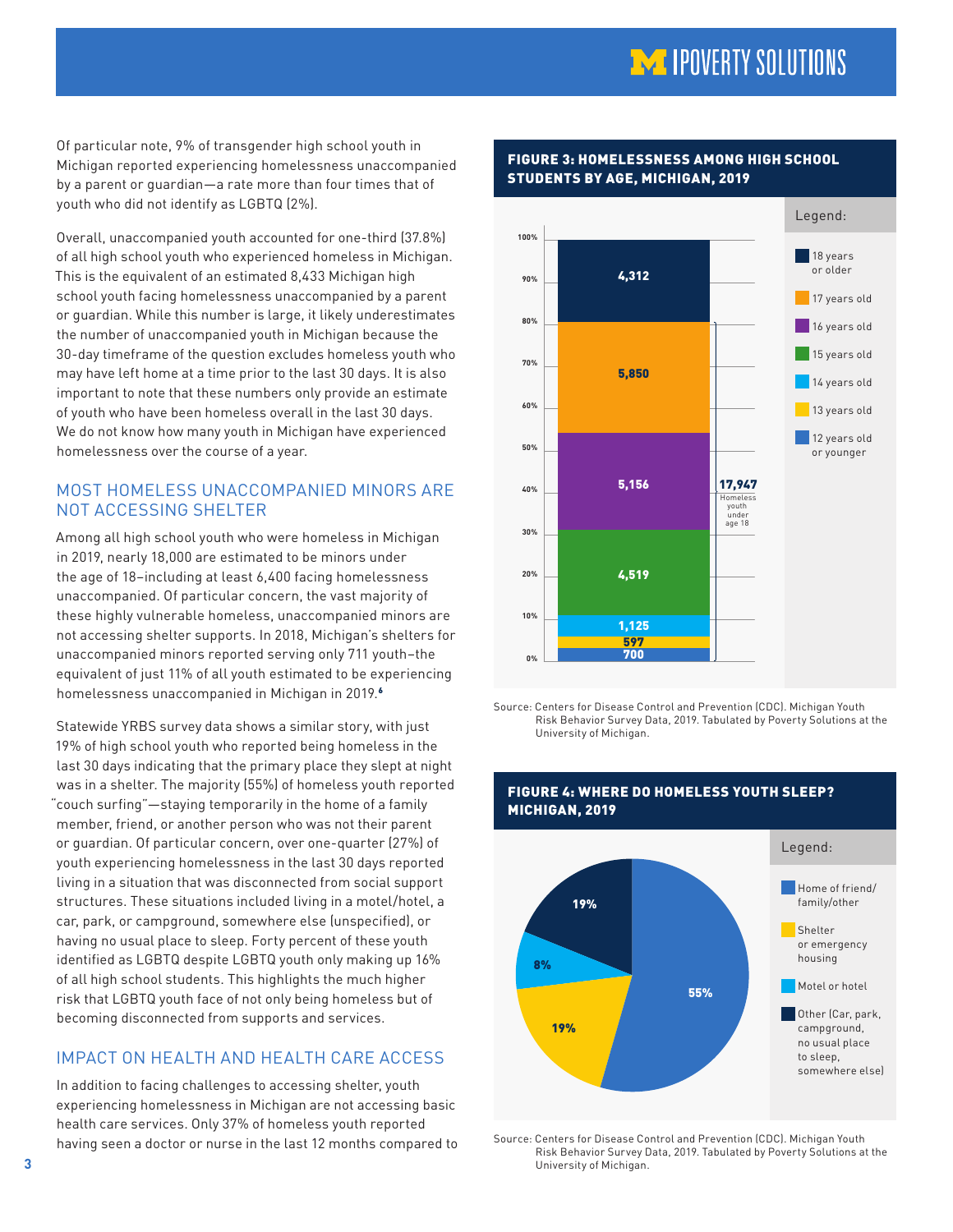# **MA IPOVERTY SOLUTIONS**

<span id="page-3-0"></span>

Source: Centers for Disease Control and Prevention (CDC). Michigan Youth Risk Behavior Survey Data, 2019. Tabulated by Poverty Solutions at the University of Michigan.



Source: Centers for Disease Control and Prevention (CDC). Michigan Youth Risk Behavior Survey Data, 2019. Tabulated by Poverty Solutions at the University of Michigan.

76% of their housed peers. A significant gap in dental care also exists with only 53% of homeless youth reporting that they had seen a dentist in the last year compared to 81% of their housed peers. Nationally, 30 states across the political spectrum have legislation allowing minors to consent for basic health care, and medical professionals including the American Academy of Pediatrics have endorsed these policies.<sup>[7](#page-6-0)</sup> Michigan is among the minority of states in the U.S. that do not allow unaccompanied

minors to consent for basic health care, which is a significant structural barrier that contributes to these trends.

Lack of access to critical health and shelter resources exacerbates the risks that homeless high school youth in Michigan face. Homeless youth were significantly more likely to report experiencing Adverse Childhood Events (ACEs) with over half (53%) reporting two or more ACEs compared to over one-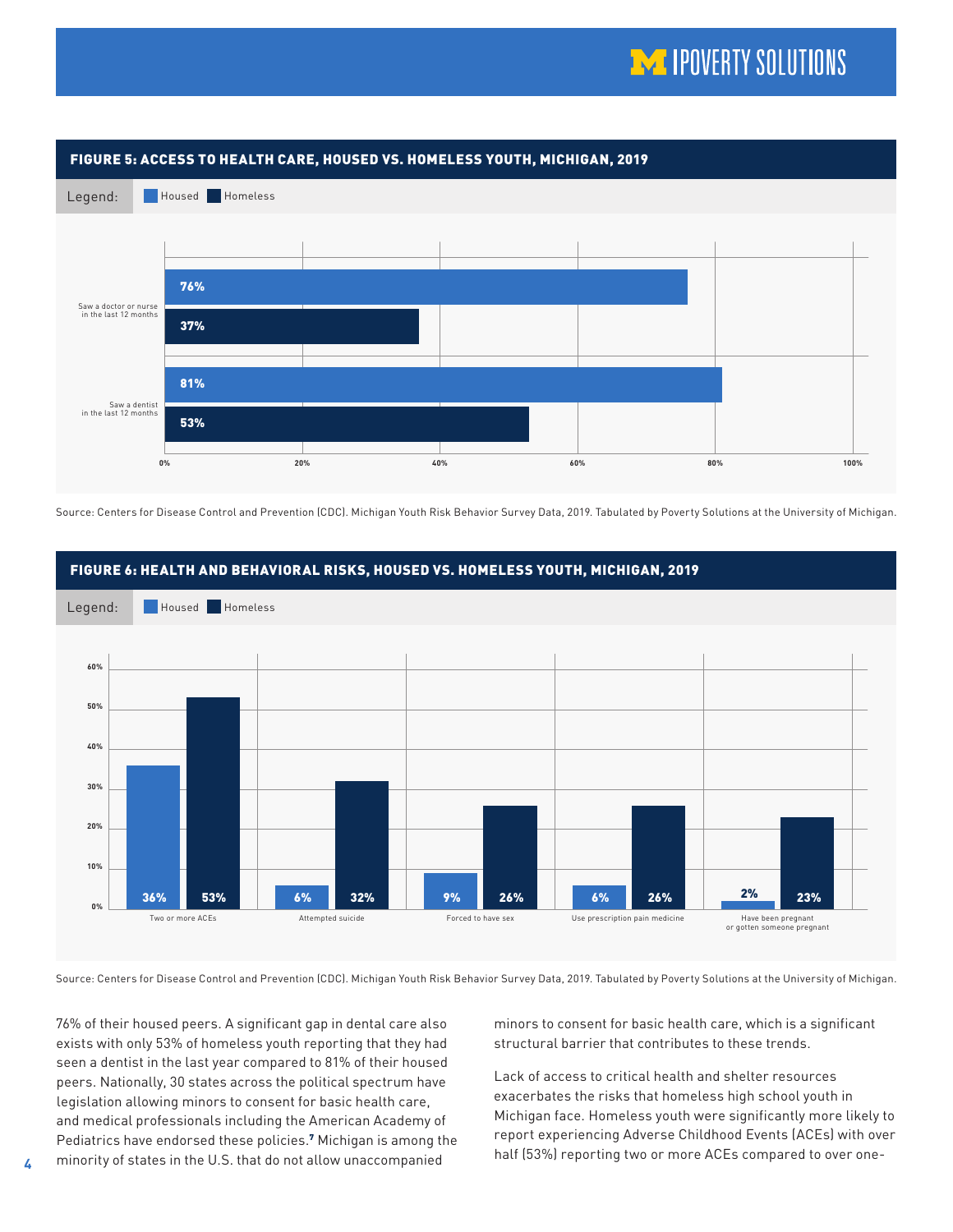

Source: Centers for Disease Control and Prevention (CDC). Michigan Youth Risk Behavior Survey Data, 2019. Tabulated by Poverty Solutions at the University of Michigan.

third (36%) of housed youth. The same pattern existed across indicators in the Youth Risk Behavioral Survey with homeless youth facing disproportionately high rates of risk to their health and well-being. Homeless youth were five times more likely to have attempted suicide, four times more likely to currently misuse prescription pain medicine, three times more likely to have been forced to have sex, and 11 times more likely to have been or gotten someone pregnant than their housed peers.

Examining these trends by the type of housing risk reported, an overall pattern appears where youth who are homeless and unaccompanied generally face the greatest health and well-being risks followed by homeless youth who are with a parent or guardian, than youth who are housed but at risk of homelessness, and finally housed youth who reported no housing risk. Some notable exceptions to this pattern are that youth who were living with their parents or guardian but reported having run away from home for at least one night within the last 30 days (housed, at risk) faced similar rates of forced sex compared to their homeless peers (21% and 20% respectively).

It is notable that living at a parent or guardian's house appeared to be strongly related to access to health care. For both use of primary care and dental care, housed, atrisk youth, looked similar to their stably housed peers. By comparison, both homeless youth with a parent and homeless unaccompanied youth reported significantly lower rates of dental and primary care use. The combination of both greater

health risks and lower healthcare use seen among high school youth experiencing homelessness highlights the need to improve connections to care for all youth experiencing homelessness and to provide parents and youth with the supports needed to keep families together and prevent crises that lead youth to run away.

# POLICY IMPLICATIONS

Michigan's high school youth experiencing homelessness– particularly those who have run away from home and are unaccompanied minors–face significantly greater risks to their health and wellbeing than their housed peers. They also struggle with limited access to shelter and basic health care. When families have already passed through or do not qualify for help from Community Mental Health or Child Protective Services, homeless youth and runaway providers (HYR) are the final layer of the safety net providing essential, individualized, and compassionate services to youth and families in crisis. Unfortunately, these data show that far too many minors are experiencing homelessness while not receiving the supports that they need. Without access to these essential services, homeless youth can face problems that can prevent them from attaining an education, maintaining employment, and becoming healthy, productive adults. In the midst of a pandemic, this can be the difference between life and death for these youth and the adults with whom they come into contact.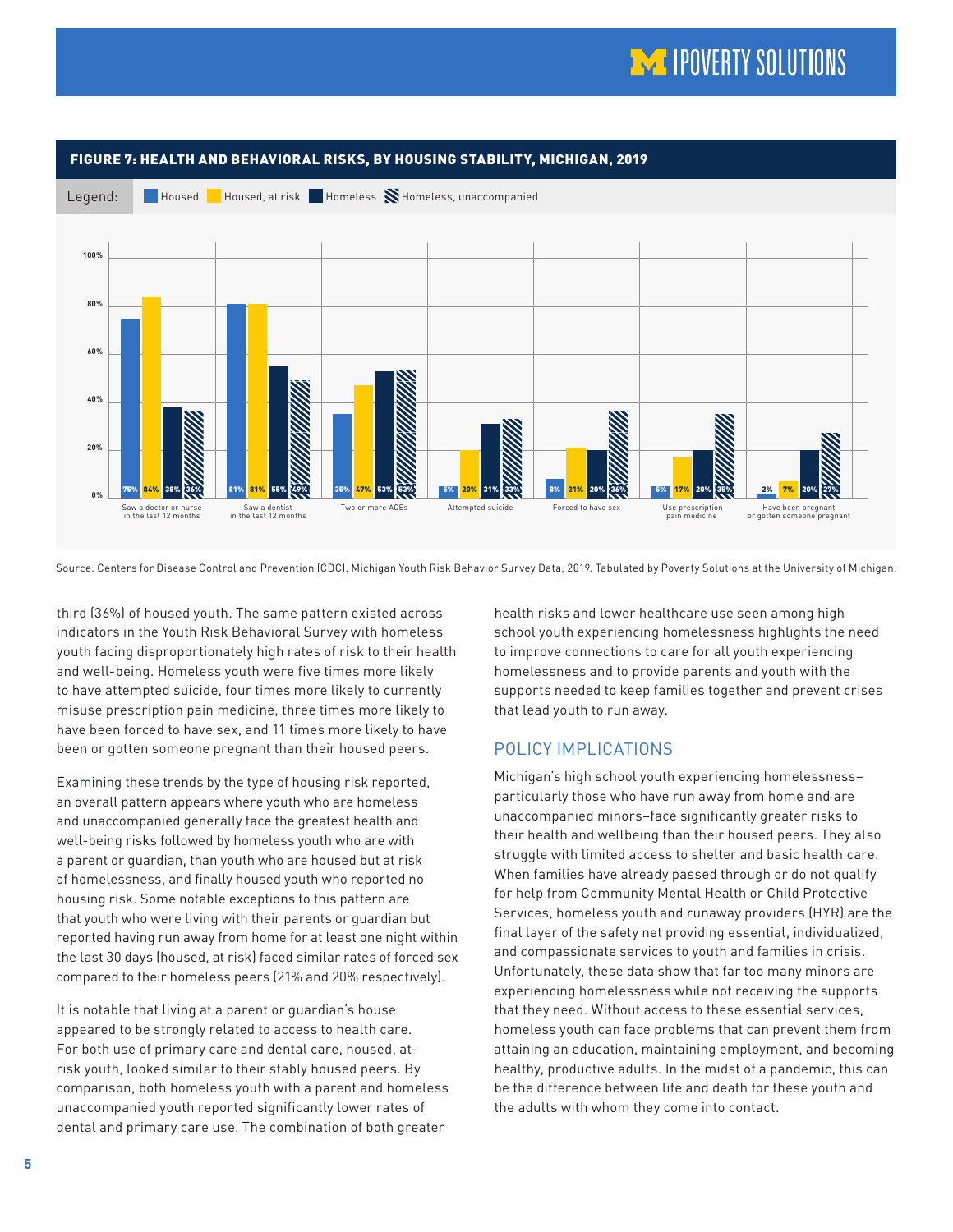# <span id="page-5-0"></span>RECOMMENDATIONS

### EXPAND SHELTER AND TRANSITIONAL LIVING SERVICES FOR YOUTH EXPERIENCING HOMELESSNESS OR RUNAWAY (HYR):

There are large gaps in service coverage across the state for youth who are homeless and unaccompanied. Since 2010, Michigan has lost six HYR programs due to nearly flat funding and increased demands, forcing families and youth in crisis to travel several hours to reach a service provider. Expanding this layer of support statewide is an immediate need as these programs are proven to help youth maintain or improve their health and educational connections.

#### STRENGTHEN EXISTING SHELTER AND TRANSITIONAL LIVING SERVICES FOR YOUTH EXPERIENCING HOMELESSNESS OR RUNAWAY (HYR):

Prior to the pandemic, HYR providers struggled to recruit and retain enough highly qualified workers and to address the structural and technology upgrades needed to provide highquality service in often aging buildings. The pandemic has only accentuated these issues. Funding to address HYR providers' staffing and structural needs would allow current programs to expand their services to serve more youth while maintaining high quality care.

### AMEND MICHIGAN'S STATE LAWS TO RESTORE ALIGNMENT WITH FEDERAL RUNAWAY AND HOMELESS YOUTH GUIDELINES, ENABLING YOUTH TO CONSENT FOR SHELTER SERVICES:

Under federal guidelines from the Runaway and Homeless Youth Act, providers can allow youth to consent for shelter services. In these circumstances, federal law stipulates that providers should, as soon as feasible and no later than 72 hours of the youth entering the program, contact the parents, legal guardians, or other relatives of each youth according to the best interest of the youth. In Michigan, however, because Youth Emergency Shelters are licensed under the Michigan Department of Health and Human Services (MDHHS) Licensing Rules for Child Care Institutions, staff must obtain parental permission within 24 hours in order to allow a young person's admission to the institution.<sup>[8](#page-6-0)</sup> Because youth homelessness is a crisis of relationships– most often with their family–many youth experiencing homelessness are not able to obtain parental permission. This not only places youth back onto the streets or into unsafe home situations, it eliminates an opportunity for the institution to begin to build trust with that young person to get them engaged in other services. Amendments to Michigan's state laws that restore alignment to federal Runaway and Homeless Youth guidelines would help homeless youth access these basic shelter services, keeping them safer, restoring family relationships, and empowering them to move forward with education and employment that can end their homelessness.

### ALLOW UNACCOMPANIED MINORS TO CONSENT FOR BASIC MEDICAL CARE:

 Only 36% of unaccompanied minors in Michigan reported having seen a doctor or nurse in the past year. One of the principal barriers preventing these youth from accessing health care is their inability to consent for basic services without a parent or legal guardian. This means unaccompanied youth cannot consent for basic medical care for strep throat, bronchitis, an eye or tooth infection, or similar routine conditions that can become debilitating if not addressed. Michigan is unusual in this respect, as 30 states across the political spectrum have legislation allowing minors to consent for basic health care, and medical professionals including the American Academy of Pediatrics have endorsed these policies.<sup>[9](#page-6-0)</sup>

## PROVIDE SUPPORT TO FAMILIES FACING HOUSING INSTABILITY TO PREVENT CASES OF HOMELESSNESS:

The experience of inadequate housing and homelessness is strongly linked with child welfare system involvement. Michigan must increase investment in supportive housing, including shelter diversion, family unification vouchers, and eviction diversion for families in crisis to reduce the number of preventable child neglect cases in Michigan, which are often either caused by or accelerated by inadequate housing and homelessness.[10](#page-6-0)

### INCREASE K-12 INVESTMENT INTO SUPPORTS FOR STUDENTS EXPERIENCING HOMELESS AND RUNAWAY:

Attending school and a positive school community improves the general mental health of youth experiencing homelessness and can ensure that they have another place to access necessary physical and mental health services. Investment into schoollinked physical and mental health, dedicated transportation for homeless students, and McKinney-Vento liaisons can improve K-12 outcomes for students experiencing homelessness.

### INVEST IN STRONG TRANSITIONS OUT OF FOSTER CARE AND JUVENILE JUSTICE:

Around half of youth who age out of the foster care or juvenile justice systems experience homelessness soon after their transition, increasing their likelihood of experiencing further setbacks from traumatic experiences and the likelihood that youth will become disconnected from essential physical and mental health care services. As Michigan decision-makers lead various task forces dedicated to improving juvenile justice and foster care outcomes, improving transitions out of the system, including for older youth, are an essential part of any solution.[11](#page-6-0)